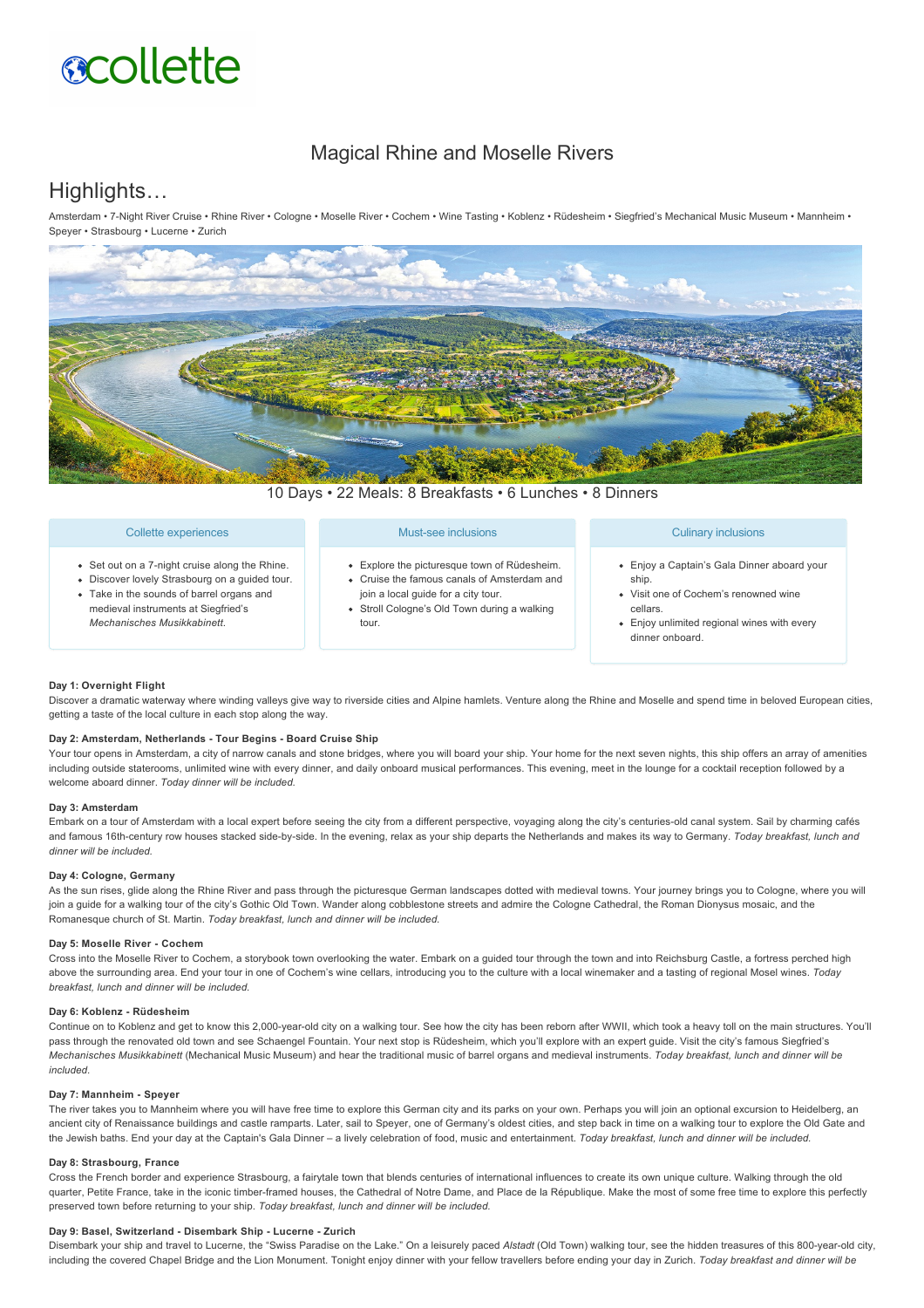#### Day 10: Zurich - Tour Ends

Wish the river valleys goodbye as your tour comes to a close today. *Today breakfast will be included* 

#### Experience It! The Rhine River

To know the Rhine River is to know Europe. Running from the Swiss Alps through Germany, this vital waterway eventually flows into the North Sea. Historically important and visually stunning, the Rhine provides the perfect '"highway'" from which to explore the heart of the Old World. From your cruise ship, you will see fairytale castles, endless vineyards and ancient cities. Legendary landmarks like Lorelei Rock, which soars high above the river, complete a perfect picture. Travel from Amsterdam, the Netherlands to Basel, Switzerland in style. Along the way, you gain a new perspective that only a river and land travel experience can offer.

|                                                                                                                                                                                                                                                                                                                                                                                                                                                                                                                                                                                                                                | Your itinerary at a glance                    | Please Note:                                                                                                                                                                                                                                                                                                                                                                                                                                                                                                                                                                                                                                                                                                                                                                                   |
|--------------------------------------------------------------------------------------------------------------------------------------------------------------------------------------------------------------------------------------------------------------------------------------------------------------------------------------------------------------------------------------------------------------------------------------------------------------------------------------------------------------------------------------------------------------------------------------------------------------------------------|-----------------------------------------------|------------------------------------------------------------------------------------------------------------------------------------------------------------------------------------------------------------------------------------------------------------------------------------------------------------------------------------------------------------------------------------------------------------------------------------------------------------------------------------------------------------------------------------------------------------------------------------------------------------------------------------------------------------------------------------------------------------------------------------------------------------------------------------------------|
| Day 1                                                                                                                                                                                                                                                                                                                                                                                                                                                                                                                                                                                                                          | Overnight Flight                              | Economy air rate and schedule are applicable for groups of 10 or more traveling on the same flights and<br>dates.                                                                                                                                                                                                                                                                                                                                                                                                                                                                                                                                                                                                                                                                              |
| Days $2-8$                                                                                                                                                                                                                                                                                                                                                                                                                                                                                                                                                                                                                     | <b>MS Amadeus Imperial</b>                    | Cabins are available on lower (Haydn), middle (Strauss) and upper (Mozart) decks. Please note that river                                                                                                                                                                                                                                                                                                                                                                                                                                                                                                                                                                                                                                                                                       |
| Day 9                                                                                                                                                                                                                                                                                                                                                                                                                                                                                                                                                                                                                          | Hilton Garden Inn Zurich Limmattal,<br>Zurich | cruises are smaller ships and only have a finite number of each cabin category available. Specific categories<br>are available on a first come, first served basis. Every effort will be made to accommodate your cabin choice at<br>time of reservation; however, if that cabin category is no longer available, the closest available category will be<br>offered. Please inquire through our Client Care Center for any upgrade fees which will apply for different cabin                                                                                                                                                                                                                                                                                                                   |
| On some dates alternate hotels may be used.                                                                                                                                                                                                                                                                                                                                                                                                                                                                                                                                                                                    |                                               | categories. Suites are available (Amadeus Suites) on a very limited basis.<br>Gratuities for cabin stewards, bus boys and waiters on board the ship are not included.                                                                                                                                                                                                                                                                                                                                                                                                                                                                                                                                                                                                                          |
| Private yachts to small ships, iconic rivers and fjords to open<br>sea, Cruising offers a new perspective of the world. Local<br>experts guide the way on land, introducing travelers to each<br>new destination through included cultural experiences, iconic<br>sights, and regional cuisine.<br>Collette's Flagship: Collette's tours open the door to a world<br>of amazing destinations. Marvel at must-see sights, sample<br>regional cuisine, stay in centrally located hotels and connect<br>with new and captivating cultures. These itineraries offer an<br>inspiring and easy way to experience the world, where an |                                               | Single accommodations are extremely limited. Triple and child accommodations are not available.<br>Ports of call are subject to change based on pier availability and weather conditions.                                                                                                                                                                                                                                                                                                                                                                                                                                                                                                                                                                                                      |
|                                                                                                                                                                                                                                                                                                                                                                                                                                                                                                                                                                                                                                |                                               | Coffee or tea is included at all meals. Wine, beer and soda are included with each dinner onboard the ship.<br>Smart casual wear is recommended throughout the trip. For the welcome and farewell dinners, a dinner dress<br>for ladies and jacket and tie for gentlemen is recommended. Comfortable walking shoes are recommended<br>throughout the trip.<br>To complete your tour, we include roundtrip airport-to-hotel transfers when purchasing our airfare with your<br>tour. If you have arranged for your own air, we are pleased to provide you the option of <i>purchasing</i> these<br>transfers. Please note that all transfers will leave at pre-scheduled times.<br>This itinerary is subject to change due to unforeseen changes in water levels, delays at the locks and other |
|                                                                                                                                                                                                                                                                                                                                                                                                                                                                                                                                                                                                                                |                                               |                                                                                                                                                                                                                                                                                                                                                                                                                                                                                                                                                                                                                                                                                                                                                                                                |
|                                                                                                                                                                                                                                                                                                                                                                                                                                                                                                                                                                                                                                |                                               | Please be advised many airlines do not provide advance seat assignments until check-in at the airport.                                                                                                                                                                                                                                                                                                                                                                                                                                                                                                                                                                                                                                                                                         |

Advance seating will be subject to the airline's terms and conditions.

Air passengers will arrive into Amsterdam, Netherlands airport and depart from Zurich, Switzerland airport. All transfers will depart from/return to these airports.

The cruise line reserves the right to charge a supplemental fuel charge. Should this charge be incurred, you will be notified in advance.

Embarkation on day 2 is after 4:00 p.m.; on day 9, disembarkation is normally at 9:00 a.m.

#### IDENTIFICATION

Passports are required for this tour at your expense. Certain countries require a minimum of 6 months passport validity from date of return home. You are strongly urged to contact the appropriate consulate for details. Visit [www.travel.state.gov](https://itinerary.collette.com/Documents/Flyer/14385/USD/www.travel.state.gov) for the U.S. State Department for the latest details about passports and visa requirements.

IMPORTANT: We recommend that our clients traveling abroad take a photocopy of their passport and applicable visas. It should be packed separately from your actual passport and visa. We also recommend leaving a copy at home with your emergency contact.

*Effective for travel after January 2023, all visitors who do not need a visa to enter Europe will be expected to apply for an ETIAS travel authorization, for a fee, when visiting a* Schengen Area Country. To identify Schengen Area Countries and to complete the ETIAS application, please visit<https://www.etiasvisa.com/>

**The overall activity level of this tour is a level 1.** This means you're a leisurely traveler. You like to discover the energy of a new place, but typically take it easy. You can handle at least one flight of stairs, board a coach, and walk for 15-30 minutes at a time with little difficulty.

# Important reservation information:

#### IDENTIFICATION

Passports are required for this tour at your expense. Certain countries require a minimum of 6 months passport validity from date of return home. You are strongly urged to contact the appropriate consulate for details. Visit [www.travel.state.gov](https://itinerary.collette.com/Documents/Flyer/14385/USD/www.travel.state.gov) for the U.S. State Department for the latest details about passports and visa requirements.

IMPORTANT: We recommend that our clients traveling abroad take a photocopy of their passport and applicable visas. It should be packed separately from your actual passport and visa. We also recommend leaving a copy at home with your emergency contact.

**\*Airfare:** For your convenience, we offer airfare for purchase with all vacation packages. If you purchase an air inclusive program, your airfare will be quoted inclusive of all fuel, taxes and fees. Your rates are subject to change until paid in full. Preassigned seats are limited and may not be available on every flight or departure date.

**Checked Baggage Charges:** Some airlines may impose additional charges if you choose to check any baggage. Please contact your airline or refer to its website for detailed information regarding your airline's checked baggage policies.

Cancellation Charges for this tour: After your seat reduction date has passed, a non-refundable deposit will be retained. For Cancellation between 60-16 days prior to departure: cancellation fee of 30% of total price. For cancellation between 15-1 days prior to departure: cancellation fee of 50% of total price. For cancellation on the day of departure and after: 100% of total price. For Ocean Cruises: For cancellation between 9061 days prior to departure: cancellation fee of 35% of total price. For cancellation between 6031 days prior to departure: 60% of total price. 30 or fewer days prior to departure: 100% of total price. For River Cruises: including Europe, Russia, Egypt and China, 90-61 days prior to departure: cancellation fee of 50% of total price. For cancellation between 60-31 days prior to departure: cancellation fee of 85% of total price. For cancellation 30 or fewer days prior to departure: cancellation fee of 100% of total price. For Galapagos and Antarctica: A cancellation fee of 60% will apply for cancellation between 120-90 days prior to departure; A cancellation charge of 100% will apply for cancellation less than 90 days prior to departure. Cancellation protection is highly recommended and must be purchased at time of deposit. Air rates are subject to change until tour is paid in full. If Travel Protection Plan has not been purchased and a reservation is cancelled for any reason prior to departure - Air is 100% non-refundable once paid in full. Cancellation charges also apply to reservations made for "pre" and "post" night accommodations. Payment of a Per Person Travel Protection Plan Fee guarantees a full refund of all payments (including deposit), except the Travel Protection Plan Fee itself, made to Collette for travel arrangements in case of cancellation of your travel plans for any reason prior to the day of departure. The Travel Protection Plan Fee with Air only covers airline tickets you have purchased from Collette.